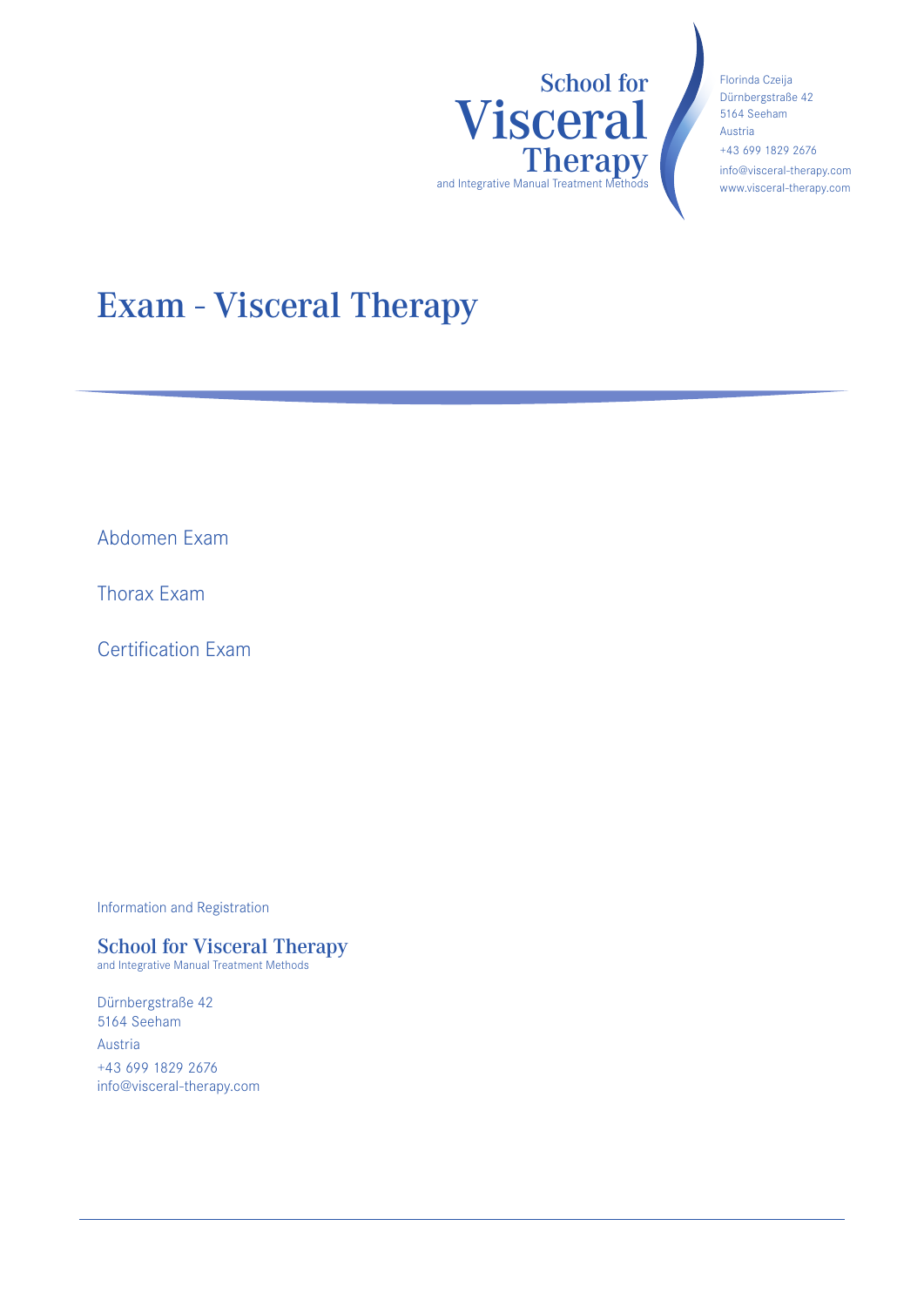School for Visceral **Therapy** and Integrative Manual Treatment M

Florinda Czeija Dürnbergstraße 42 5164 Seeham Austria +43 699 1829 2676 info@visceral-therapy.com www.visceral-therapy.com

After successful completion of each course, every participant will recieve a certificate of participation. Furthermore there is the possibility of graduating with a Certification Exam in Visceral Therapy. For this it is needed to pass three examinations.

First, the Abdomen Exam and the Thorax Exam can be taken in whichever order and after these the Certification Exam can be taken.

For the Abdomen Exam the requirement is the Extension Course Abdomen and for the Thorax Exam the Extension Course Thorax.

The exam comprise an oral examination as well as a theoretical and a practical examination. In case of not pass parts of the exam (oral, theoretical or practical) this part can be repeated for free at the next exam.

Experience has shown that the preparations and the exams deepen the knowledge and the practical experience of the contents already acquired.

### **Abdomen Exam**

#### **REQUIREMENTS:**

- Successful completion of the Extension Course Abdomen
- Registration for Abdomen Exam
- To prepare yourself for the exam you can request the abdomen catalogue of questions and sample protocols for giving and receiving treatments. Send your request to: info@visceral-therapy.com.
- 50 short protocols of giving treatments for the digestive tract and 50 short protocols of giving treatments for the urogenital tract in interaction with the musculoskeletal system. A sample protocol will be provided.
- 1 detailed case study of the proper procedure for a series of treatments given to one patient for the whole abdomen.

What should this case example includes? Case history, therapy order, diagnosis concerning Visceral Therapy, used techniques, course of treatment, changes after treatment with Visceral Therapy, personal therapist commentary and perhaps a recommendation for the patient.

– 5 short protocols of receiving treatments for the digestive tract and 5 protocols of receiving treatments for the

urogenital tract. A sample protocol will be provided.

– 1 detailed personal report (i.e. reflection of personal experiences) of receiving these treatments. What had to be treated, how was the reaction and what are the personal results = self reflection.

All written documents have to be typed and bound or tacked and should include the name, address, telephone number and email address of the participant and should be sent at latest 4 weeks before the examination date.

#### **EXAMINATION PROCEDURE**

During several hours of examination the content of the courses Lesion Chain Digestive Tract - Spine, Lesion Chain Urogentital Tract - Hip/Spine and Extension Course Abdomen are evaluated by oral, theoretical and practical means. At the end, the participant, the examiner and the observer jointly reflect on the examination. When the examination has been successfully passed, the participant receives a certificate for the Abdomen Exam.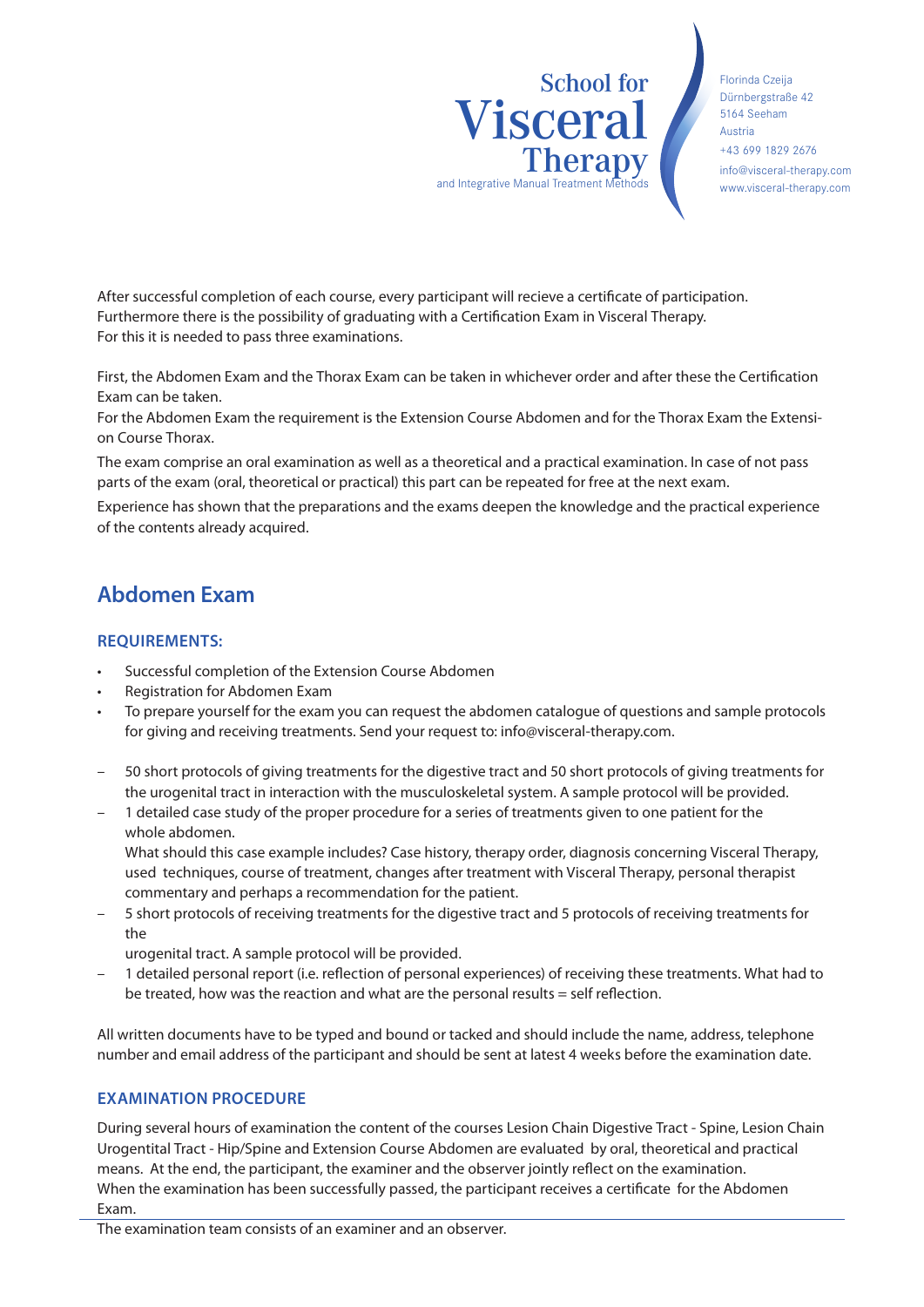# School for Visceral **Therapy** and Integrative Manual Treatment I

Florinda Czeija Dürnbergstraße 42 5164 Seeham Austria +43 699 1829 2676 info@visceral-therapy.com www.visceral-therapy.com

### **Thorax Exam**

#### **REQUIREMENTS:**

- Successful completion of the Extension Course Thorax
- Registration for Thorax Exam
- To prepare yourself for the exam you can request the thorax catalogue of questions and sample protocols for giving and receiving treatments. Send your request to: info@visceral-therapy.com.
- 50 short protocols of giving treatments for thorax, throat, brain, vagus nerve and phrenic nerve in interaction with the musculosceletal system. A sample protocol will be provided.
- 1 detailed case study on giving a series of treatments to one patient for the thorax, throat, brain and nerves. What should this case study include? Case history, therapy order, diagnosis concerning Visceral Therapy, techniques used, course of treatment, changes after treatment with Visceral Therapy, personal therapist commentary and perhaps a recommendation for the patient.
- 5 short protocols of receiving treatments for the thorax, throat, brain and vagus nerve and phrenic nerve. A sample protocol will be provided.
- 1 detailed personal report (i.e. reflection of personal experiences) of receiving these treatments. What has been

treated, how was the reaction and what are the personal results = self reflection.

All written documents have to be typed and bound or tacked and should include the name, address, telephone number and email address of the participant and should be sent at latest 4 weeks before the examination date.

#### **EXAMINATION PROCEDURE**

During several hours of examination the content of the courses Lesion Chain Thorax - TSP/CSP and Extension Course Thorax are evaluated by oral, theoretical and practical means. At the end, the participant, the examiner and the observer jointly reflect on the examination.

When the examination has been successfully passed, the participant receives a certificate for the Thorax Exam. The examination team consists of an examiner and an observer.